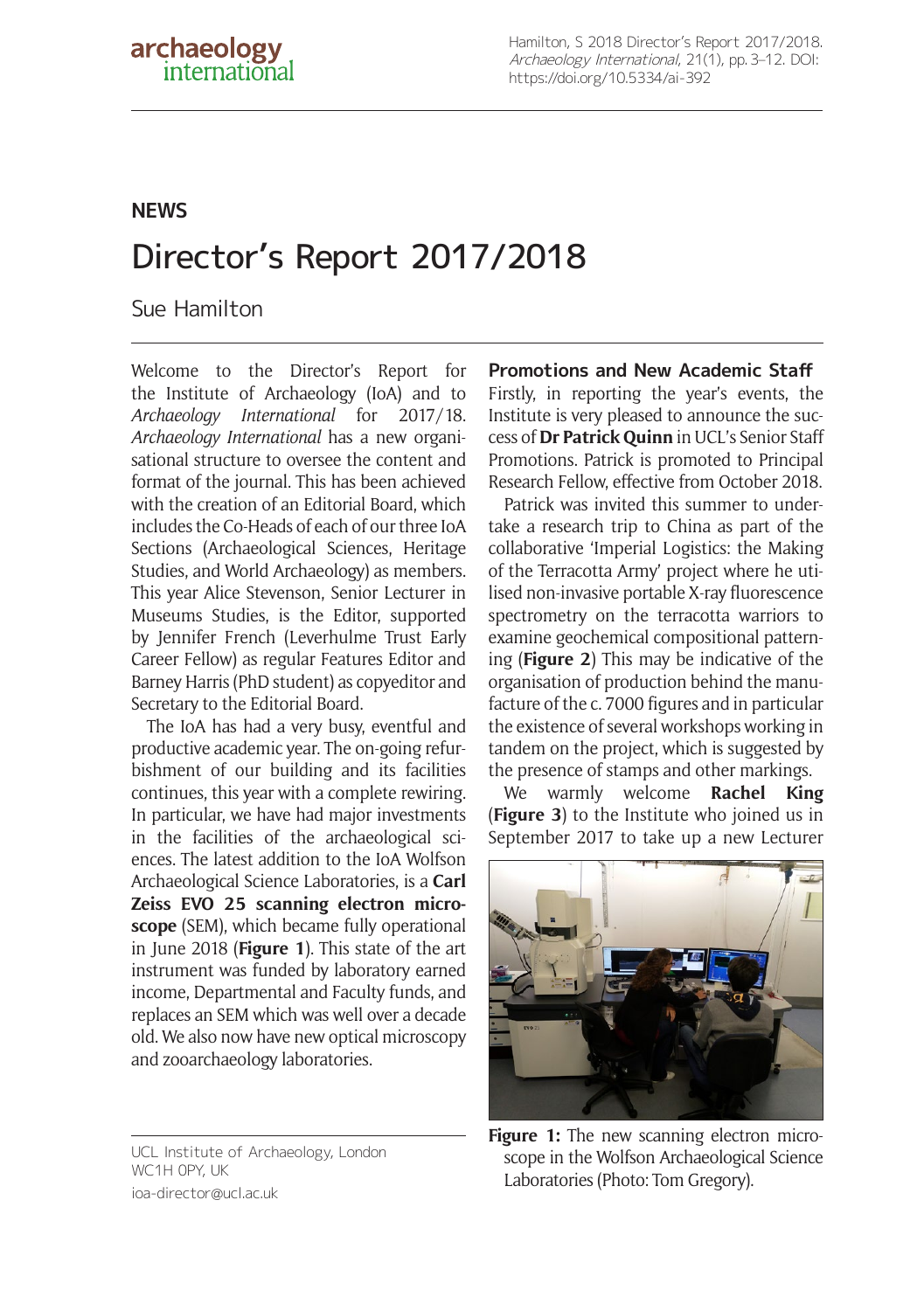post in Cultural Heritage studies. Rachel has a research focus on the archaeologies of the recent and contemporary past in southern Africa, particularly in marginal environments. Her work addresses disorder, outlaws, resistance, and heritage through innovative methodological and theoretical frameworks.

This June also brought a sad goodbye to our esteemed colleague **Marcos Martinón-Torres**, Professor of Archaeological Science. Marcos has been at the Institute since he joined as an MSc student in 2000, so we have had a long history together. We wish him all success in moving to Cambridge to take up the George Pitt-Rivers Professorship of Archaeological Science.



**Figure 2:** Principal Research Fellow Patrick Quinn in China working on one of the terracotta warriors (Photo: Patrick Quinn).

#### **Awards and recognition**

IoA staff, honorary associates and students both individually, and for specific projects, have been recognized through an impressive array of awards and related indicators, including media interest.

Research by **Institute of Archaeology PhD student Hayley Simon** into how to protect and preserve the cannonballs found on Henry VIII's flagship vessel, The Mary Rose, was [selected for the cover of the May](http://www.ucl.ac.uk/archaeology/news-events/archaeology-news-publication/institute-research-german-chemistry-journal) [edition of Angewandte Chemie](http://www.ucl.ac.uk/archaeology/news-events/archaeology-news-publication/institute-research-german-chemistry-journal), the prestigious journal of the German Chemistry Society. This research has been made possible through a [ground-breaking partnership](http://www.ucl.ac.uk/archaeology/news-events/archaeology-news-publication/going-ballistic-exploring-the-secrets-of-the-mary-roses-cannonballs) [between UCL, The Mary Rose and Diamond](http://www.ucl.ac.uk/archaeology/news-events/archaeology-news-publication/going-ballistic-exploring-the-secrets-of-the-mary-roses-cannonballs) [Light Source](http://www.ucl.ac.uk/archaeology/news-events/archaeology-news-publication/going-ballistic-exploring-the-secrets-of-the-mary-roses-cannonballs) and the project has gained media interest this year.

Institute student **[Victoria Ziegler](http://www.ucl.ac.uk/archaeology/news-events/archaeology-news-publication/victoria-ziegler-wins-royal-archaeological-institutes-masters-dissertation-prize)** was [awarded the Royal Archaeological Institute's](http://www.ucl.ac.uk/archaeology/news-events/archaeology-news-publication/victoria-ziegler-wins-royal-archaeological-institutes-masters-dissertation-prize) [Master's Dissertation Prize for 2016/2017.](http://www.ucl.ac.uk/archaeology/news-events/archaeology-news-publication/victoria-ziegler-wins-royal-archaeological-institutes-masters-dissertation-prize) Victoria studied the MA in Archaeology at the Institute as a part-time student. Her dissertation was on the topic 'From *Wic* to *Burh*: Comparing the archaeological evidence from the last phases of activity at mid Saxon sites within *Lundenwic* with the earliest phases of activity at late Saxon sites in *Lundenburh*.'

UCL researchers have been involved in an international study showing that the ancient population of Britain was almost completely replaced by newcomers around 4,500 years ago. This study was conducted by an international team of 144 archaeologists and geneticists from institutions in Europe and the United States. Research conducted at UCL was funded by the Wellcome Trust. It is the **[largest study](http://www.ucl.ac.uk/archaeology/news-events/archaeology-news-publication/ancient-britons-replaced-by-newcomers) [of ancient human DNA](http://www.ucl.ac.uk/archaeology/news-events/archaeology-news-publication/ancient-britons-replaced-by-newcomers)** ever conducted.

**Andrew Gardner** was invited to undertake a study visit at the Römisch-Germanische Kommission (RGK) in Frankfurt am Main this year to pursue research for his forthcoming book on 'Roman Britain'. During his visit, Andrew gave a lecture entitled ['A tale of two](http://www.ucl.ac.uk/archaeology/news-events/archaeology-news-publication/gardner-rome-britain-brexit) [empires: Rome, Britain and Brexit'](http://www.ucl.ac.uk/archaeology/news-events/archaeology-news-publication/gardner-rome-britain-brexit). The lecture included aspects of Andrew's current research on the role of frontiers in the creation of imperial identities, relevant in both ancient and modern contexts, and which will be a major theme in his book.

**[Citrus fruit was being cultivated in](http://www.ucl.ac.uk/archaeology/news-events/archaeology-news-publication/new-evidence-early-cultivation) [India in the Late Neolithic period and](http://www.ucl.ac.uk/archaeology/news-events/archaeology-news-publication/new-evidence-early-cultivation) [in southern Thailand in the Iron Age](http://www.ucl.ac.uk/archaeology/news-events/archaeology-news-publication/new-evidence-early-cultivation)**, according to new findings by researchers at the Institute and Peking University, Beijing.

The results of collaborative research, involving Institute researcher **Tomos Proffitt** (British Academy Postdoctoral Fellow), has forced us to rethink our cultural evolution.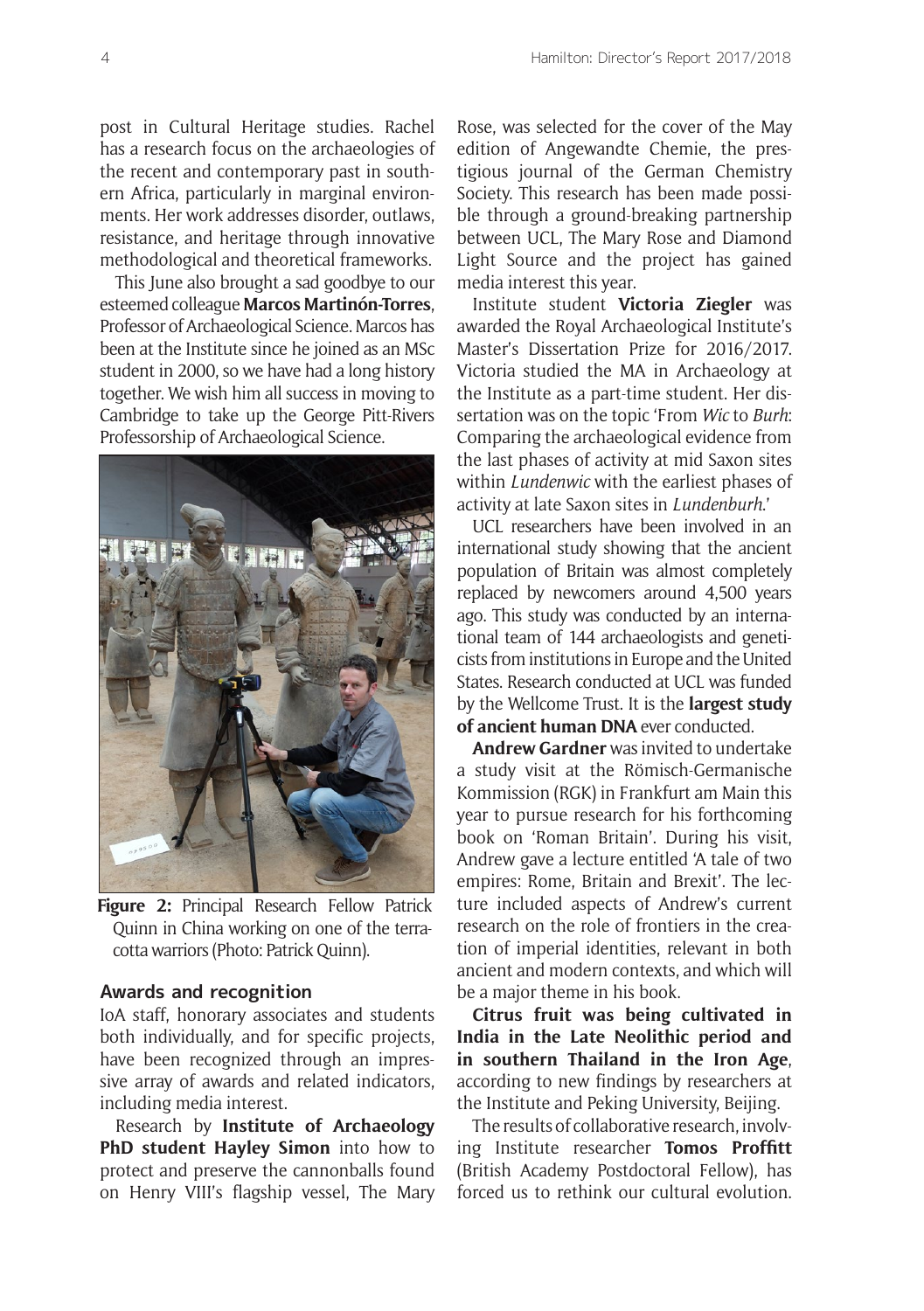

**Figure 3:** Rachel King, Lecturer Cultural Heritage studies at the IoA (Photo: Rachel King).

The [discovery that chimps and some mon](http://www.ucl.ac.uk/archaeology/news-events/archaeology-news-publication/secrets-monkey-stone-age)[keys have a long history of making tools](http://www.ucl.ac.uk/archaeology/news-events/archaeology-news-publication/secrets-monkey-stone-age) featured in *New Scientist* in January 2018.

Related collaborative research led by Tomos and involving researchers from the University of Oxford, Oxford Brookes University, Chulalongkorn University (Bangkok, Thailand) and Nanyang Technological University (Singapore), published in the *Royal Society Open Science* in March, highlighted how [macaques appear to select stone tools based](http://www.ucl.ac.uk/archaeology/news-events/archaeology-news-publication/macaques-stone-tools)  [on the size and strength of their own body](http://www.ucl.ac.uk/archaeology/news-events/archaeology-news-publication/macaques-stone-tools)  [for efficiency](http://www.ucl.ac.uk/archaeology/news-events/archaeology-news-publication/macaques-stone-tools) (**Figure 4**).

#### **Funding awards for new research**

Several of our staff have had their outstanding international research activities recognized by external funding and institutional awards and only a small selection may be mentioned here.

**David Wengrow and Brenna Hassett** have been awarded AHRC funding for their four-year collaborative project on ['Radical Death and](http://www.ucl.ac.uk/archaeology/news-events/archaeology-news-publication/radical-death-early-state-formation)  [Early State Formation in the Ancient Near East'.](http://www.ucl.ac.uk/archaeology/news-events/archaeology-news-publication/radical-death-early-state-formation) Using new evidence from the Early Bronze Age graves of Başur Höyük, on the Upper Tigris, the project will examine how ritual killing was implicated in the political transformations of the third millennium BC. UCL's partners on this project, which began in July, will include Suzanne Pilaar Birch of the University of Georgia, Athens; Ian Barnes and Selina Brace

of the Natural History Museum; and Haluk Sağlamtimur of Ege University.

The Institute's **Centre for Applied Archaeology** [was awarded a grant of](http://www.ucl.ac.uk/archaeology/news-events/archaeology-news-publication/digital-documentation-endangered-chinese-wallpaintings) [£831,300 from Arcadia](http://www.ucl.ac.uk/archaeology/news-events/archaeology-news-publication/digital-documentation-endangered-chinese-wallpaintings), a charitable fund of Lisbet Rausing and Peter Baldwin, to survey wall paintings found in the historic temples of China's Shanxi Province.

**Philip Riris** received a British Academy Postdoctoral Fellowship (3-years, due to start 1 Sept 2018) for his research project 'Connected Communities: Network approaches to rock art in lowland South America'.

We also have three Marie Curie Fellows starting with us in Autumn 2018, for 2-year research projects:

**Enora Gandon** – 'Individual Variations and Cultural Evolution: The pottery wheel-throwing skill as a case study' (SKILL)

**Maja Mise** – 'Economy of Pre-Roman Adriatic Communities: amphora production and trade patterns in a changing world' (EPRAC)

**Isabel Sanchez** – 'Urban Landscapes of Power in the Iberian Peninsula from Late Antiquity to the Early Middle Ages' (ULP.PILAEMA)

**Gai Jorayev** has received British Library Endangered Archives programme funding for his project 'Digitisation and Advanced Analysis of Archives of the Khorezmian Archaeological-Ethnographic Expedition of the Academy of Sciences of the USSR'.

**Manuel Arroyo-Kalin** has received a grant from the British Academy Sustainable Development Programme 2018 for a project on 'Memorialising Ancestral Landscapes through Inter-Cultural Heritage Making in the Brazilian Northwest Amazon'.

**Beverley Butler**, Mike Rowlands, David Francis and Lisheng Zhang are collaborating on the project 'Craft China: (Re)making ethnic heritage in China's creative economy' which received funding from the AHRC Thematic Call- Development Through the Creative Economy in China.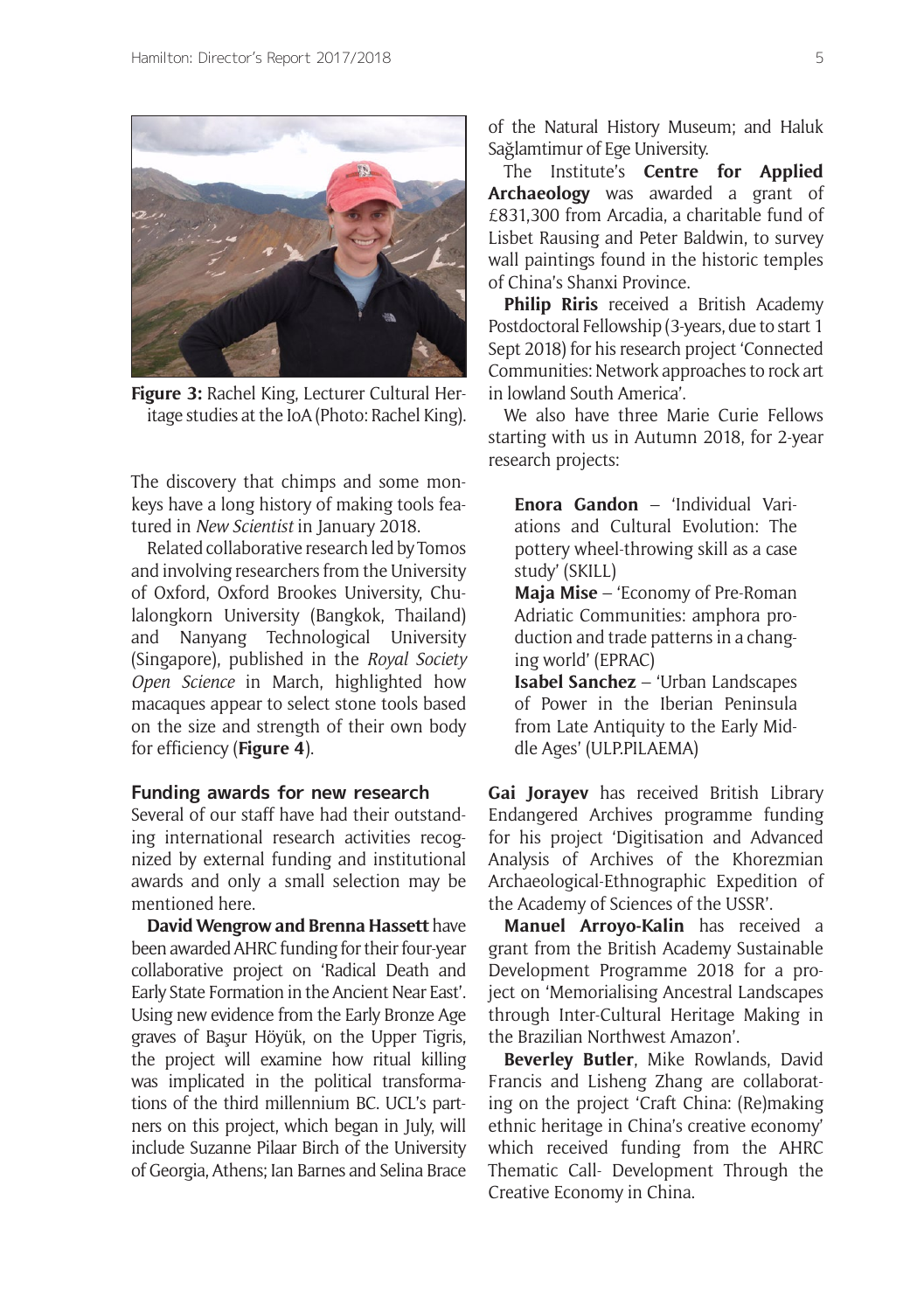We have also had a number of small grants to support fieldwork and grants-in-kind for postexcavation analyses (**Corisande Fenwick** for research at Volubilis; **Mike Parker Pearson** for the 'Welsh Origins of Stonehenge' project as well as support for PhD student research on funerary diversity across the British Beaker period and Borja Legarra-Herrero for Spanish fieldwork as part of research into the sociopolitical impact of human cultural interaction in the Mediterranean).

We have also had a number of institutional funding success this year including **Rachel King** – 'Dealing with damage across disciplines: Exploring collaborative approaches to heritage in conflict' (UCL Knowledge Exchange and Innovation Fund) and **Mark Altaweel** – Modelling Strategic Decisions in Neo-Assyrian and Post-Neo-Assyrian Periods (UCL Global Engagement Funds).

Additionally, our recently-established **Centre for Critical Heritage Studies (CCHS)**, a collaborative international, interdisciplinary research centre, jointly run between the University of Gothenburg and UCL has continued its **Small Grants Scheme** this year. Applications are invited from UCL academic staff or doctoral/postdoctoral researchers for projects that lead to, or support, collaborative



**Figure 4:** IoA researcher Tomos Proffitt is part of a research team working on primate archaeology. Here, a male long tailed macaque is seen cracking oil palm nuts. (Photo: Lydia Luncz/The University of Oxford).

research on critical heritage studies. In the most recent round, **Gabriel Moshenska** and collaborative partners were successful in receiving [funding for a project to study and record](http://www.ucl.ac.uk/archaeology/news-events/archaeology-news-publication/cchs-small-grants-2018) [the archaeological heritage of the Mau Mau](http://www.ucl.ac.uk/archaeology/news-events/archaeology-news-publication/cchs-small-grants-2018) [Emergency](http://www.ucl.ac.uk/archaeology/news-events/archaeology-news-publication/cchs-small-grants-2018), working with local community partners to generate a digital archive, a documentary film, and museum exhibitions in the UK and Kenya.

#### **Recognition by research bodies and the discipline**

Collaborative research on the terracotta army by **Marcos Martinón-Torres, Andrew Bevan, Patrick Quinn and Janice Li** has had its British Academy Project status renewed. The project 'Imperial Logistics: The Making of the Terracotta Army' seeks to understand the crafting methods and logistical organisation behind the creation of the famous Terracotta Army and the broader mausoleum constructed in the 3rd century BC for China's first emperor. Research began in 2006 as a collaboration between the Institute of Archaeology and the Museum of Emperor Qin Shihuang's Mausoleum, under the auspices of the International Centre for Chinese Heritage and Archaeology (ICCHA) and the Chinese Ministry of Culture. The research collaboration was renewed in 2016, the agreement being sanctioned by the Chinese State Administration of Cultural Heritage. [The renewal of British Academy](http://www.ucl.ac.uk/archaeology/news-events/archaeology-news-publication/terracotta-army-british-academy-project-status) [Project status \(2017–2022\),](http://www.ucl.ac.uk/archaeology/news-events/archaeology-news-publication/terracotta-army-british-academy-project-status) confirms institutional endorsement at the highest level in both China and the UK.

Matt Pope (Principal Research Associate) and colleagues' 'The Ice Age Island' project on Jersey was nominated for **[Best Research](https://www.archaeology.co.uk/articles/ice-age-jersey.htm) [Project of the Year](https://www.archaeology.co.uk/articles/ice-age-jersey.htm)** in Current Archaeology's Awards for 2018.

#### **Special events**

The Institute hosts and generates numerous events on many different aspects of archaeology and is linked to other heritage institutions, archaeological societies and organizations, providing an outstanding research environment for staff, students and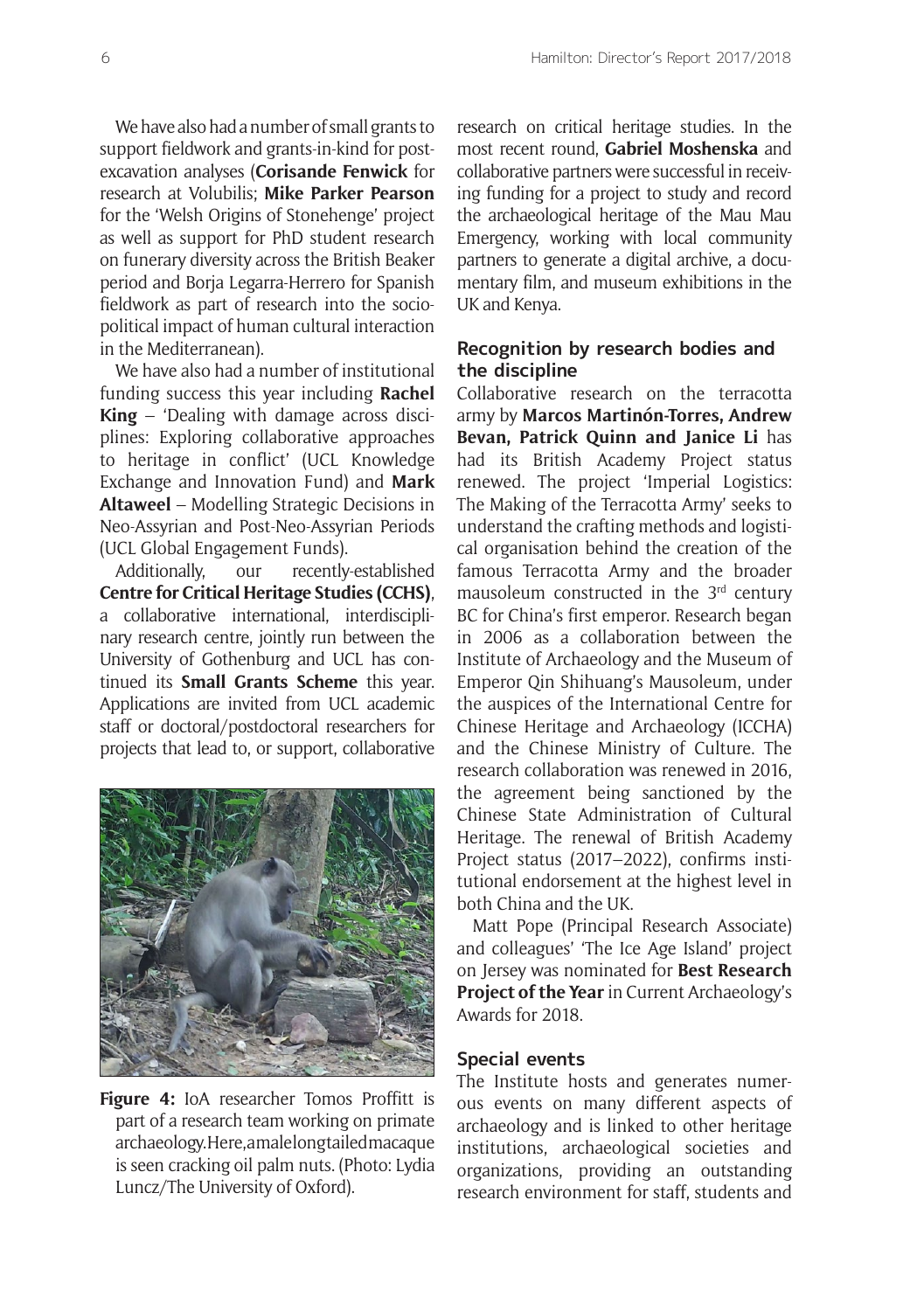visitors. A small selection of events over the past year are highlighted here.

Institute staff and students organised a special event on **[UN World Refugee](https://www.ucl.ac.uk/archaeology/news-events/archaeology-news-publication/un-world-refugee-day-event)  [Day](https://www.ucl.ac.uk/archaeology/news-events/archaeology-news-publication/un-world-refugee-day-event)** (20<sup>th</sup> June 2018) to commemorate the strength, courage and perseverance of millions of refugees and displaced persons. The World Refugee Day event was organised by **Beverley Butler**, Reader in Cultural Heritage Studies at the Institute and also Heritage and Wellbeing Lead at the UCL Centre for Critical Heritage Studies, as well as MA in Cultural Heritage placement students Haeree Shim and Andrea Potts.

A **[series of dialogues](http://www.ucl.ac.uk/archaeology/news-events/archaeology-news-publication/archaeology-and-localisms)**, aimed at considering archaeology as an original perspective from which we can look at the social, economic and cultural complexities of our society, was organised this year by Corinna Riva and Andrew Gardner, and **[hosted by the Italian Cultural](http://www.ucl.ac.uk/archaeology/news-events/archaeology-news-publication/archaeology-and-politics)  [Institute in London](http://www.ucl.ac.uk/archaeology/news-events/archaeology-news-publication/archaeology-and-politics)**. Italian and British archaeologists met to discuss the traces of our past and its heritage and how we can approach them today, thus offering a deep-time view of our era and, vice-versa, a contemporary view on the mechanisms that shaped our history.

The 4th **Annual UCL Lecture on Climate and Human History** was held in February. The event was sponsored by the UCL Past Climates Group, Department of Geography and the Institute's Archaeological Sciences Section. This year's speaker was **Jared Diamond** (Department of Geography, UCLA) who gave a presentation entitled 'Why did agriculture have different consequences in different world regions?'

**The Institute of Archaeology Gordon Childe Lecture 2018** was given by Kristian Kristiansen (University of Gothenburg) (**Figure 5**) in February and was entitled 'Towards a new European Prehistory – genetics, archaeology and language dispersals.' See *News* section in this issue for further details.

The Institute was co-organiser, with the High Commission of the Republic of Cyprus in the UK and the University of Cyprus, of a special lecture which took place in London in February. Vasiliki Kassianidou, Director of the Archaeological Research Unit, Department of History and Archaeology, University of Cyprus gave a lecture entitled '**In Cyprus where copper was first discovered…**' (Pliny, Natural History XXXIV.2-4) at the High Commission in London. The welcome address was given by High Commissioner Euripides L. Evriviades while the lecture was introduced by Marcos Martinón-Torres.

The **5th Annual Workshop on Maya Myths and Glyphs** was held at the Institute in February. Maya Myths and Glyphs 2018 included an introductory public lecture given by Harri Kettunen (University of Helsinki) as well as two days of workshops. The theme this year was Yaxchilan and its inscriptions.

The **4th Islamic Archaeology Day**, jointly hosted by SOAS and UCL at the Institute, took place in early February and involved presentations on the latest archaeological research across the Islamic world.

The conference **Heritage, Decolonisation and the Field**, co-organised by the AHRC Heritage Priority Area theme (led by AHRC Priority Area Leadership Fellow, Rodney Harrison), German Historical Institute of London/Max Weber Stiftung and the Institute was held in January.

Bruce Love (Former President, Mayas for Ancient Mayan & Curator, Contributions to Mesoamerican Studies) gave a special lecture at the Institute in December entitled 'Unlocking Maya Hieroglyphs and how the English helped solve the mystery'.

Erez Ben-Yosef (Tel Aviv University) gave the **Professor Beno Rothenberg Memorial Lecture 2017** at the Institute in November entitled 'King Solomon's mines reconsidered: Recent discoveries of the Central Timna Valley Project'. The Beno Rothenberg Memorial Lecture is a high-profile event organised by the Institute for Archaeo-Metallurgical Studies (IAMS) to celebrate the memory of a true pioneer.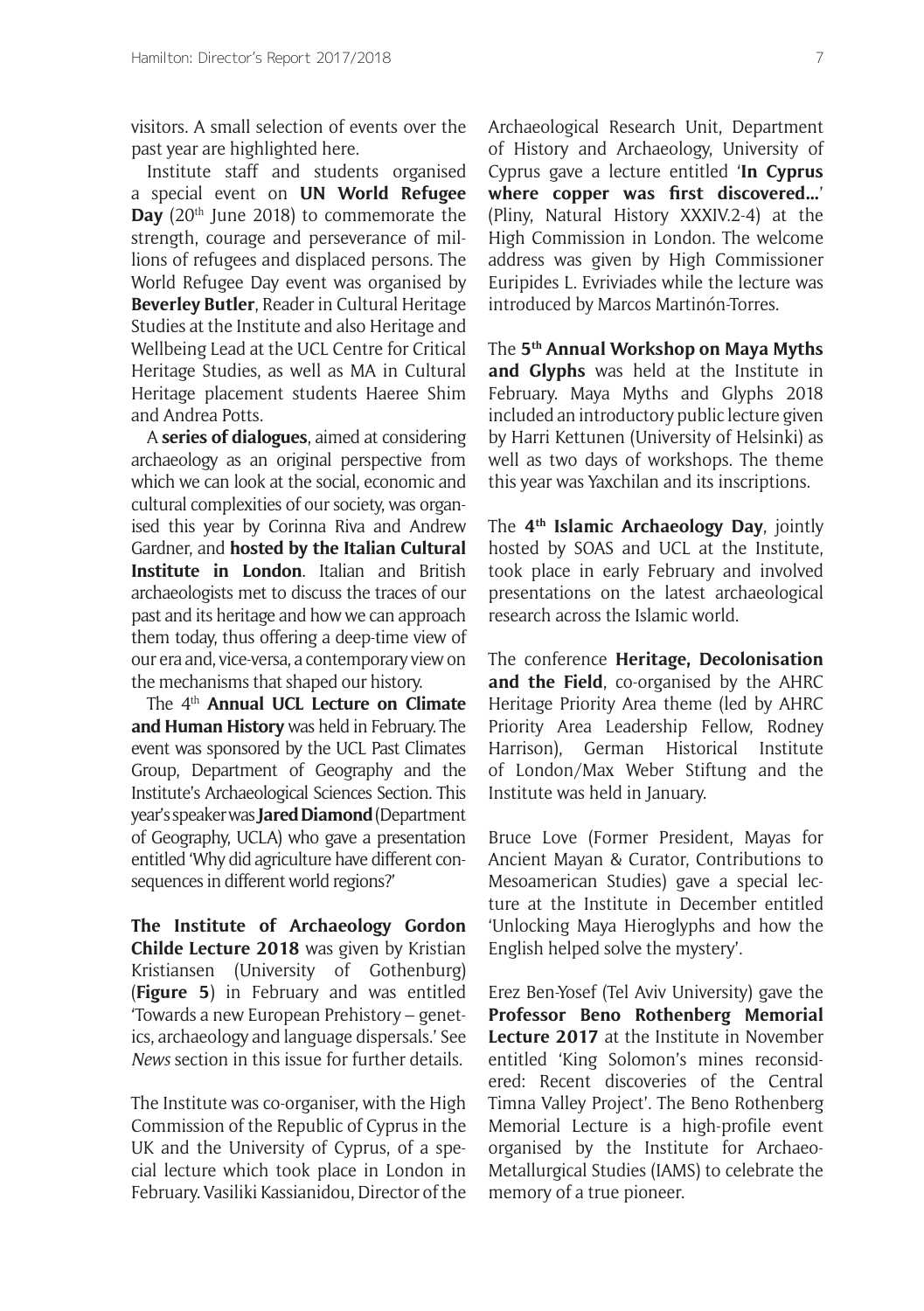At the **Curating Heads: Human Remains in Museums Round table** in November, Alice Stevenson chaired a panel of museum professionals who have curated human remains and material culture around death and dying.

**Chris Stringer** gave a lecture organised by the **[Human Evolution@UCL network](https://www.ucl.ac.uk/human-evolution)** at the Institute in October.

James Graham-Campbell presented the **9th Annual Sir David Wilson Lecture in Medieval Studies** in October on 'The Galloway (2014) Viking hoard', a collection of over 100 objects of gold and silver, and buried in the late  $9<sup>th</sup>/early$  10<sup>th</sup> century, apparently inside a timber building within a large (?ecclesiastical) enclosure. This lecture was the first event in the 2017/18 Institute of Archaeology/British Museum Medieval Seminar Series.

The **UCL Centre for Critical Heritage Studies (CCHS) held its inaugural annual lecture** in October, with UCL Emeritus Professor David Lowenthal in conversation.

In November **Tristram Hunt**, Director of the Victoria and Albert Museum, delivered the first in a series of lectures for CCHS in 2017/18 on 'The Victoria and Albert Museum: Embracing the Past, Preserving the Future'.

**Recognition of teaching and support** Congratulations to those Institute staff who were recognised for their outstanding contribution to the learning experience and success of UCL students in the **UCL Education**  (formerly Provost's Teaching Awards) & UCLU **Student Choice Teaching Awards 2018**. As in previous years, Institute staff received a significant number of nominations for the latter awards with **27 being nominated** across the various categories.

Institute winners included **Mark Lake** who received a UCL Education Award (**Figure 6**), **Gabriel Moshenska** who received a UCLU Student Choice Award for Exceptional Personal Tutoring and **Iida Kayhko** (MA Public Archaeology student) who received an award for Faculty Academic Rep of the Year.



**Figure 5**: Kristian Kristiansen, speaker at the annual Gordon Childe Lecture in February 2018, receiving the Graham Clark medal from the British Academy in 2016 (Photo: British Academy).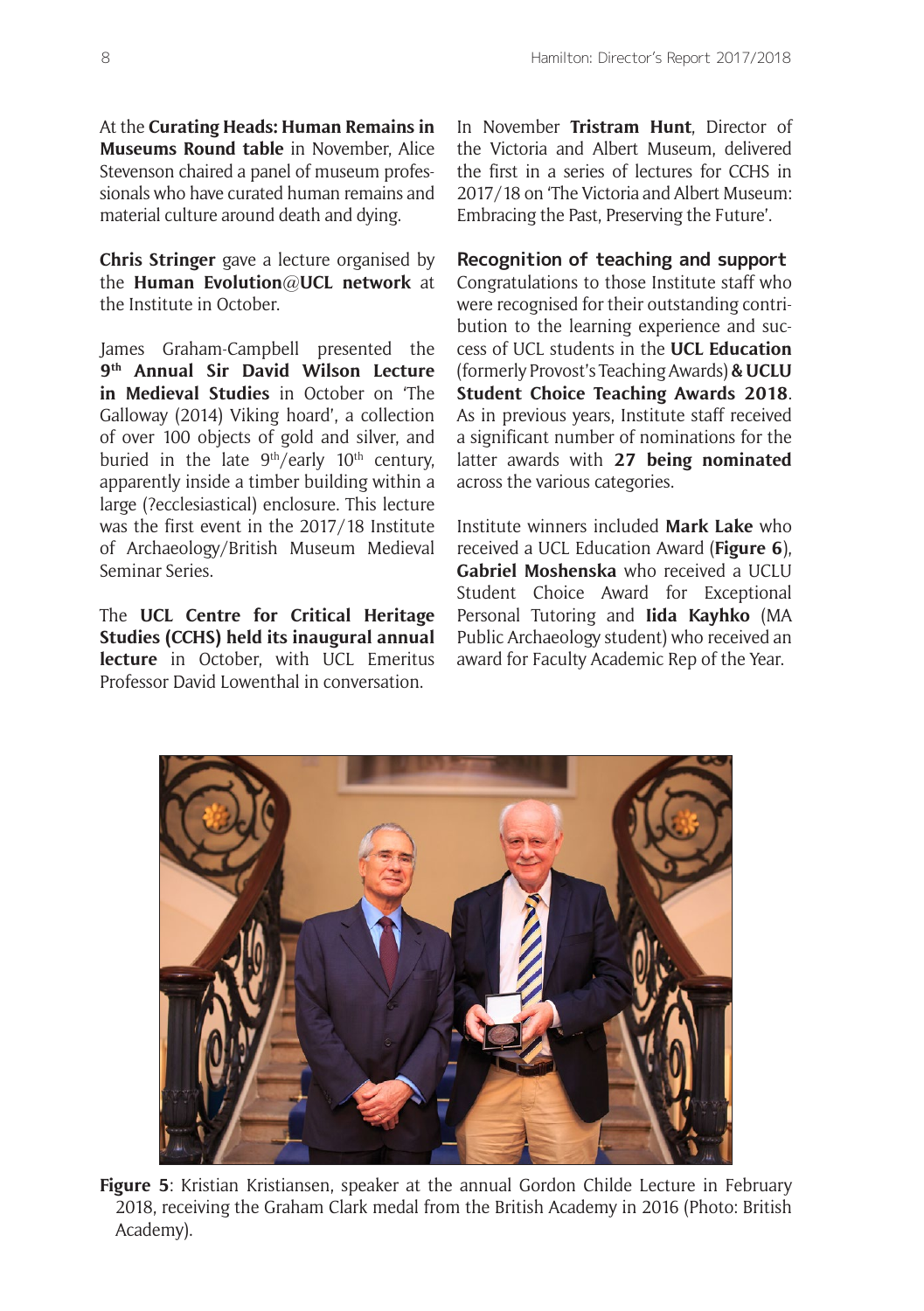#### **Delegations and official visits**

The scale of the Institute, and the diversity of its activities, facilitates sustainable links with an extensive network of collaborators in the UK and overseas.

Of special note is our MoU with Northwest University and this year our joint launch of The UCL Institute of Archaeology and Northwest University (NWU) **International Research Centre for Silk Roads Archaeology & Heritage** at a special event in Xian, China in April. See *News* section in this issue for further details.

#### **Enhancing current connections with the British Museum**

A number of collaborative workshops and other events were organised during the 2017/18 academic session by UCL and the British Museum as part of the project **'UCL and the British Museum – Exploring and Enhancing Current Relationships**'. This project, led by David Wengrow, funded by UCL's Knowledge Exchange and Innovation Fund during 2017–18 offered opportunities for staff from both institutions to showcase existing collaborations and run workshops to explore future joint projects.

- UCL and the British Museum in Africa and the Middle East: Current Projects, Future Agendas (UCL IoA, 25<sup>th</sup> May 2018)
- Archaeological science of food and environment (British Museum, 31st May 2018)
- Material Matters Exploring Materials Analysis in the BM and UCL (UCL IoA,  $12<sup>th</sup>$  June 2018)
- What does the future hold for conservation? (UCL IoA, 18<sup>th</sup> June 2018)

### **Outreach and public engagement and the media**

The Institute is strongly committed to a programme of public engagement activities, part of its mission being to play a major role in furthering the understanding of London's archaeological and historical past and to provide archaeological opportunities of the highest quality to all, regardless of background.

**AHRC Heritage Research** and the **AHRCfunded Heritage Futures** research programme, both based at the Institute, were invited to act as content partners at this year's **FutureFest**, held at London's Tobacco Dock on 6–7th July 2018. **Rodney Harrison**, AHRC Heritage Priority Area Leadership Fellow and Principal Investigator on the Heritage Futures research programme, worked with Nesta (festival host) during the year to develop two panels for the festival, both of which he chaired.

The **European Commission-funded collaborative BigPicnic Project**, involving **Theano Moussouri** at the Institute, undertook a large-scale survey during the year to explore motivation in food choices. The BigPicnic survey will look at what motivates people across Europe and beyond to choose the food they eat. This will help in the development of recommendations to shape the future of research and innovation in areas related to food and food security.

The Institute's annual **World Archaeology Festival** event took place this year on Saturday 9 June. The World Archaeology Festival formed part of the Council for British Archaeology's Festival of Archaeology Fringe 2018. The UCL Festival of Culture also took place at this time (4th-8<sup>th</sup> June).

The Institute's new **student exhibition, 'Defying Death: A Human Journey Through Medicine'**, opened to the public in May 2018. The temporary exhibition **created by MA Museum Studies students** will be displayed in the A.G. Leventis Gallery of Cypriot and Eastern Mediterranean Archaeology until April 2019. The exhibition showcases how humanity has used medicine to extend life and defy death throughout time. A variety of ways to defy death are explored including complementary, religious, social, surgical and technological approaches.

The work of **CITiZAN (the Coastal and Intertidal Zone Archaeological Network)** featured in the new series of 'Britain at Low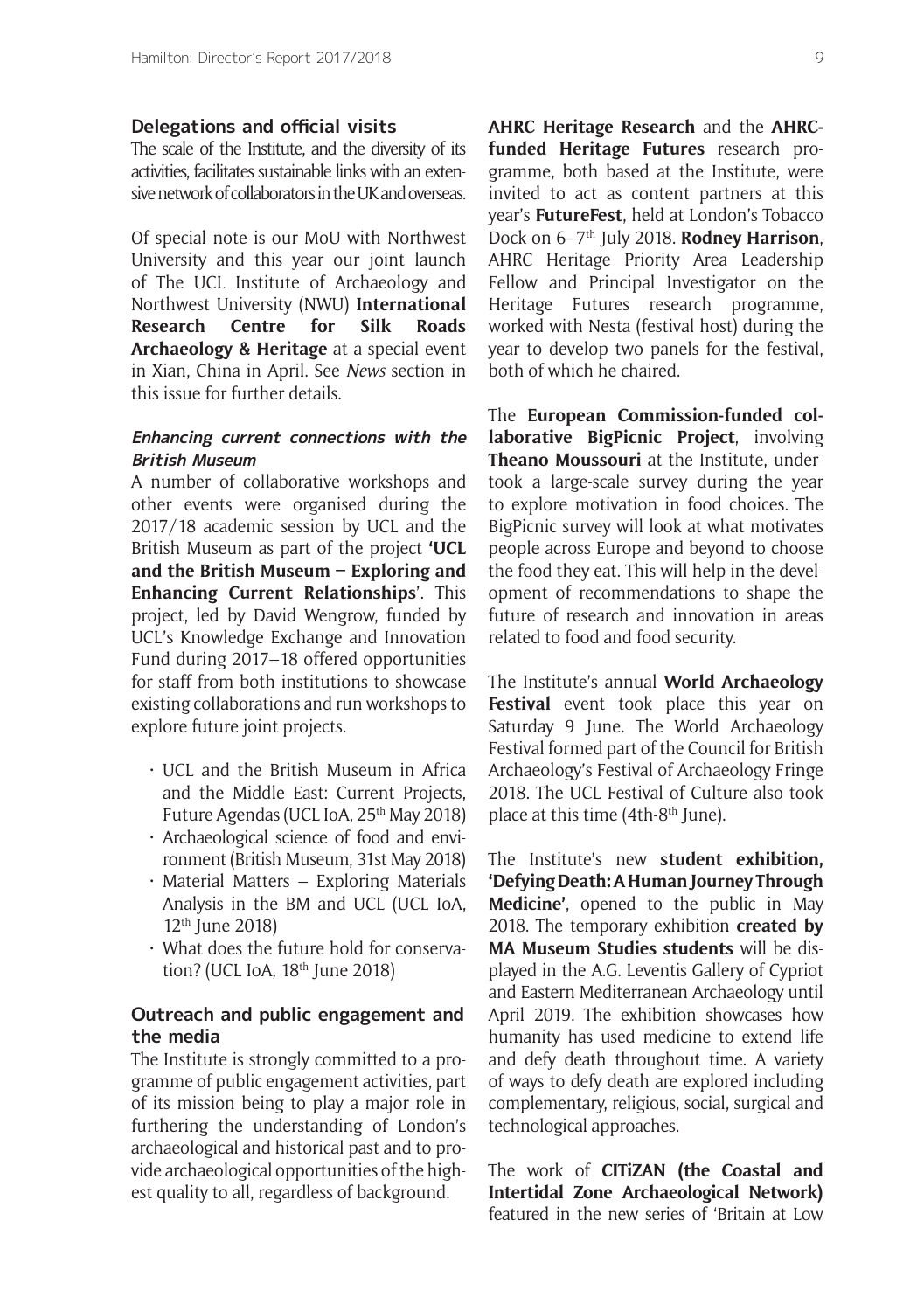Tide' this year which began broadcasting in February. This second series of 'Britain at Low Tide' continues to have strong UCL connections. The presenter, Tori Herridge and the featured archaeologists, Oliver Hutchinson and Charlotte Mecklenburg are all UCL alumni while Gustav Milne, the CITiZAN Project Leader, is currently an Honorary Senior Lecturer. A third series was filmed this summer.

Clare Balding joined the Institute's **Charlotte Frearson** (**Figure 7**) and her dog, Indy, on their daily walk to work as part of the BBC Radio 4 'Ramblings' series with a focus on urban ramblings on 8<sup>th</sup> March.

Andrew Reid was interviewed by the *New York Times* in March about the proposed plans for the repatriation of African artifacts held in French museums.

Archaeology South-East (ASE) uncovered human remains dating to the  $11<sup>th</sup>$  century during excavation work on the South Downs, with the body showing signs of a traumatic death, which gained some media interest during the year.

Mike Parker Pearson led a team of experts protesting against plans for a **road tunnel**  **past Stonehenge**, arguing it would damage the integrity of the World Heritage Site.

David Wengrow, and co-author David Graeber, suggested a re-think is needed about the **course of human history** in an essay for the leading cultural magazine, *Eurozine* (March 2018).

**Dorian Fuller** and colleagues discovered that sorghum was domesticated from its wild ancestor more than 5,000 years ago.

### **The Institute also featured on the UCL news site**

Rock engravings located in Western Venezuela were mapped in unprecedented detail by Philip Riris.

Why was Stonehenge built? (Mike Parker Pearson and Barney Harris)

Oldest known waterway system is discovered in China (Yijie Zhuang)

Finally, some recent news from our IoA website:

Collaborative research involving UCL archaeologists has uncovered the oldest direct evidence of bread found



**Figure 6**: Mark Lake receiving his UCL Education Award (Photo: K. Holst/UCL Communications).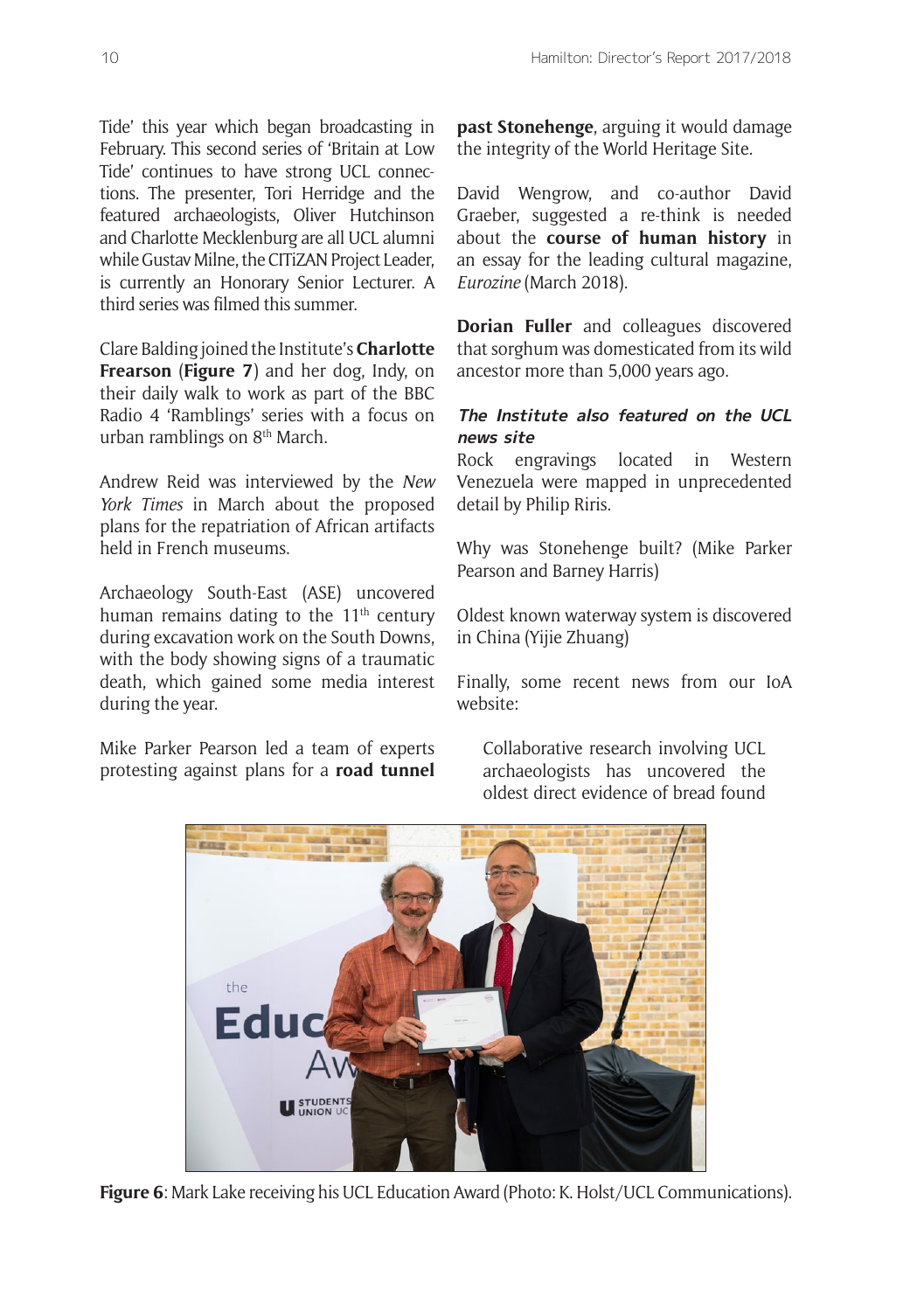to date, predating the advent of agriculture by at least 4,000 years:

Research in Turkey's southeastern Siirt province has revealed the 5,000 year old story of eight young people who were buried as 'retainers':

#### **Open days and evenings**

The Institute hosted a **virtual open day** for prospective students on  $24<sup>th</sup>$  May 2018. Archaeology is a very broad subject that combines arts, humanities and sciences and is great for developing a mixture of academic and practical skills while an archaeology degree can open doors to all kinds of careers.

**Graduate Open Evenings** were also held during the year while the Institute also exhibited at this year's Society for American Archaeology's Annual Meeting in Washington DC (11–15<sup>th</sup> April 2018), providing another opportunity for students to make contact with the Institute's Graduate Admissions and Research Student Administrator as well as academic and research staff.

The **2nd Annual University Archaeology**  Day was held on Saturday 23<sup>rd</sup> June 2018 at The British Museum in London. This free event is designed for prospective students, teachers and parents to learn about the many archaeology degree programmes on offer across the UK, to discover the huge range of career opportunities that an archaeology degree can lead to, and to hear about some of the latest archaeological research. UCL archaeologists worked with experts from 24 other universities to create the UK's first University Archaeology Day in 2017, aimed at inspiring a much-needed next generation of archaeologists. In an article for *Current Archaeology*, Charlotte Frearson, Jennifer French, and Andrew Gardner discussed why prospective undergraduates should give the discipline serious consideration.

#### **Prestigious lectures and conferences**

José Oliver was invited to present his research on ancient Caribbean migrations as part of **Tulane University's Anthropology Colloquium Series** in April.

Stephen Shennan was invited to give two special lectures at Korean universities in April relating to his newly-published research on the first farmers of Europe.

Ian Freestone was invited to present the **2018 Mark and Ismene Fitch Laboratory**  Lecture at the British School at Athens (14<sup>th</sup> May). Ian's lecture which was entitled ''The long 'Roman' glass industry'' – Scientific Evidence gave an overview of current understanding of the Roman glass industry, based upon his long experience of working on the materials analysis of early glass.

The Institute and International Centre for Chinese Heritage and Archaeology (ICCHA) were co-organisers of an international conference held in China in April. The purpose of the '**Materialising Empires in Ancient Rome and Han China' conference**, hosted by Peking University and held over three days, was to develop comparative discussions of the archaeologies of the Roman and early Chinese empires, by bringing together specialists in the archaeology and material culture of both traditions. This was organised and led on the Institute side by **Jeremy Tanner**. The conference was accompanied by an exhibition of 'Uncovering Empire: Roman Archaeology at UCL Institute of Archaeology' at the prestigious PKU Sackler Gallery:

The Institute's outstanding research and the extent of its collaborative links were again highlighted at the **Society for American Archaeology's 83rd Annual Meeting**, held in Washington DC in April.

#### **Alumni and former staff**

Another year unfortunately and inevitably also brings with it great sadness. Institute staff, students, friends and colleagues were